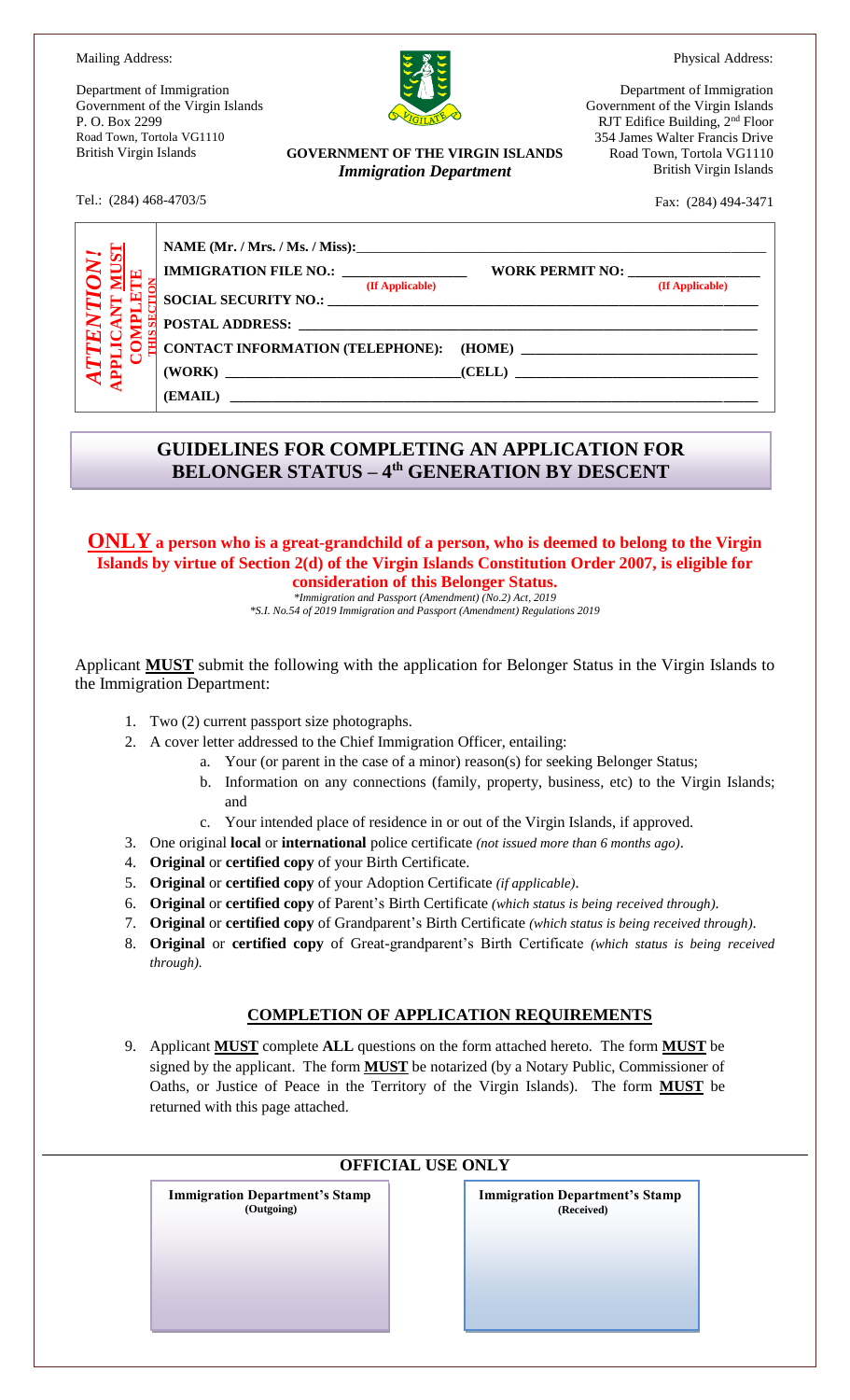

## **VIRGIN ISLANDS**

**FORM 4A** [Regulation 8A(1)]

## **APPLICATION FOR A CERTIFICATE THAT A PERSON BELONGS TO THE VIRGIN ISLANDS, WHERE SUCH PERSON IS A GREAT GRANDCHILD OF A PERSON WHO BELONGS TO THE VIRGIN ISLANDS UNDER SECTION 2(2)(d) OF THE CONSTITUTION.**

| 1.  | Name of applicant (in block letters)                                                                                                            |
|-----|-------------------------------------------------------------------------------------------------------------------------------------------------|
| 2.  | Place and date of birth<br><u> 1989 - Johann Stoff, deutscher Stoffen und der Stoffen und der Stoffen und der Stoffen und der Stoffen und d</u> |
| 3.  | Nationality at birth<br><u> 1989 - John Stein, amerikansk politiker (* 1908)</u>                                                                |
| 4.  | Country of which applicant is now a citizen                                                                                                     |
| 5.  | Passport number, Date and Place of issue<br><u> 1990 - Johann Barbara, martin amerikan personal (</u>                                           |
| 6.  | Date passport expires                                                                                                                           |
| 7.  | Present physical address<br><u> 1989 - Johann Stoff, fransk politik (d. 1989)</u>                                                               |
| 8.  | <b>Present Occupation</b>                                                                                                                       |
| 9.  | Religious denomination<br><u> 1980 - Jan Samuel Barbara, martin di</u>                                                                          |
| 10. | Name of Parent from which Status is being sought<br><u> 1989 - Johann Barbara, martin amerikan basar da</u>                                     |
| 11. | Maiden Name/ Previous Name(s) of parent (where applicable)                                                                                      |
| 12. | Place and Date of Birth of Parent from which Status is being sought                                                                             |
| 13. | Name of Grandparent from which status is being sought                                                                                           |
| 14. | Maiden Name/ Previous Name(s) of Grandparent (where applicable)                                                                                 |
| 15. | Place and Date of Birth of Grandparent from which Status is being sought                                                                        |
| 16. | Name of Great Grandparent from which status is being sought                                                                                     |
| 17. | Maiden Name/ Previous Name(s) of Great Grandparent (where applicable)                                                                           |